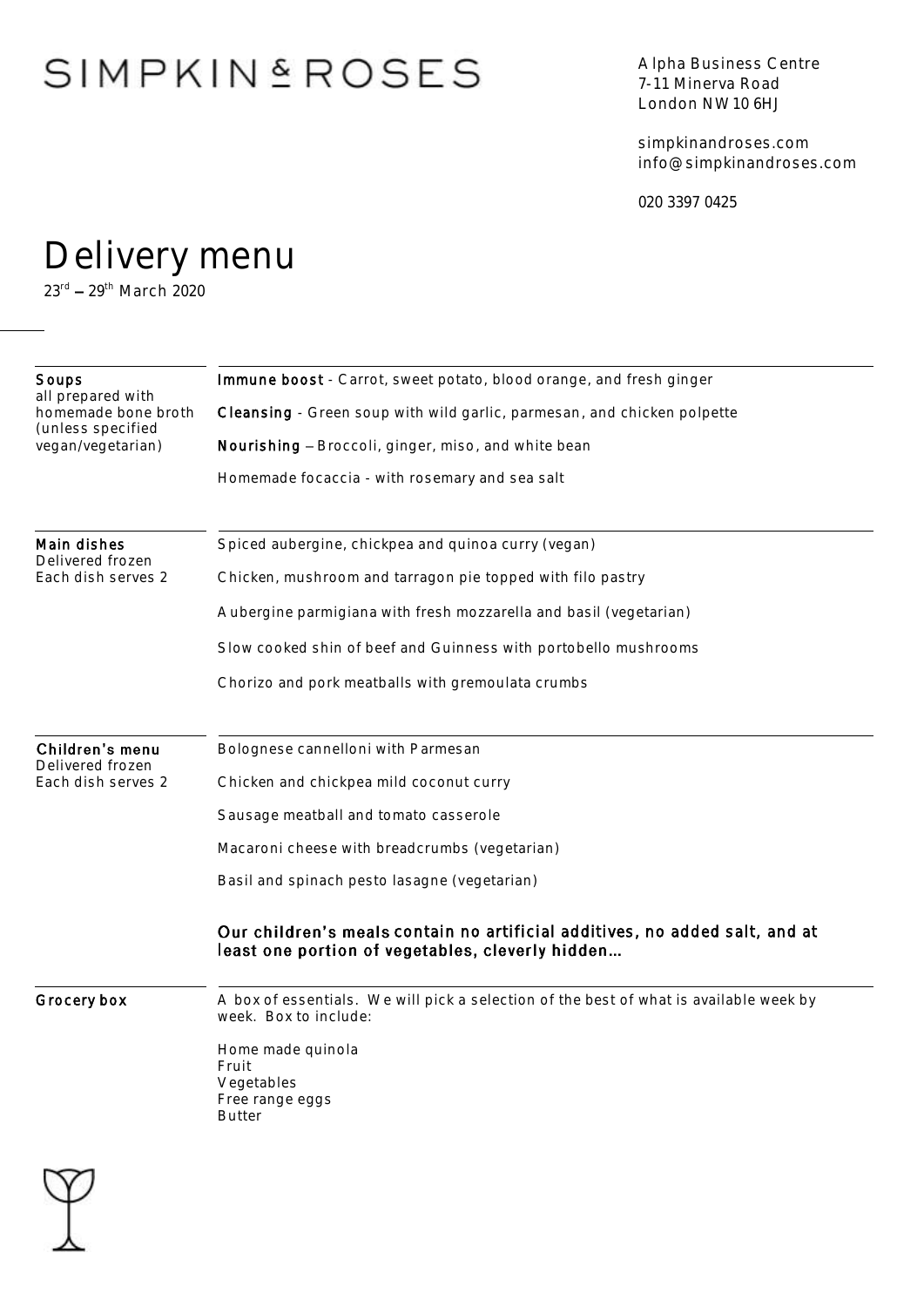### **SIMPKINSROSES**

# Delivery prices

Spring 2020

All orders must be received 2 days before delivery.

| Soup<br>all prepared with<br>homemade bone broth<br>(unless specified<br>vegan/vegetarian) | Delivered to you in jars which can be frozen or chilled depending on your requirements.<br>Each jar serves 2 people (750ml) |
|--------------------------------------------------------------------------------------------|-----------------------------------------------------------------------------------------------------------------------------|
|                                                                                            | Price per jar - £7.00                                                                                                       |
| Main dishes                                                                                | Delivered in oven safe wooden dishes. Each dish serves 2 people.                                                            |
|                                                                                            | Price per dish: £10.00                                                                                                      |
|                                                                                            | Order 5 dishes or more and receive a free bottle of Romeo & Juliet Prosecco worth £11.99!                                   |
| Children's dishes                                                                          | Delivered in oven safe wooden dishes. Each serves 2.                                                                        |
|                                                                                            | Price per dish: £6.50                                                                                                       |
| Grocery box                                                                                | Contents will vary week by week - please contact us for specific contents.                                                  |
|                                                                                            | £20.00                                                                                                                      |
| Gift vouchers                                                                              | Please email with details of the recipient and requested voucher value, and we<br>wil take it from there!                   |
| Delivery                                                                                   | £10.00 within M25                                                                                                           |
|                                                                                            | Please get in touch if you require delivery further afield                                                                  |

Please send all orders and enquiries to:

#### [orders@simpkinandroses.com](mailto:orders@simpkinandroses.com)

or call us on 0203 397 0425 to discuss your requirements.

We look forward to hearing from you and helping however we can!